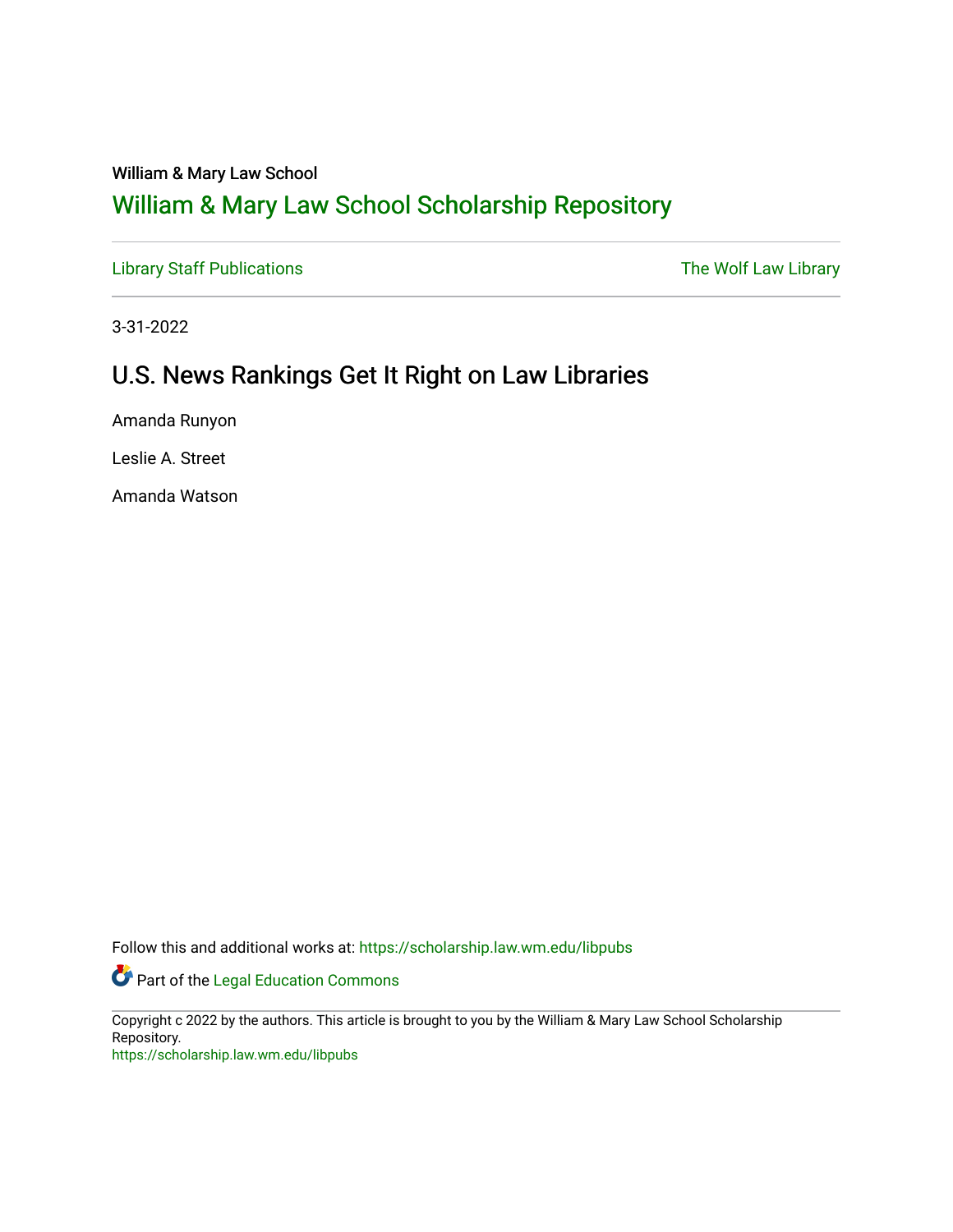#### Thursday, March 31, 2022

### *[U.S. News Rankings Get it Right On Law Libraries](https://taxprof.typepad.com/taxprof_blog/2022/03/us-news-rankings-get-it-right-on-law-libraries.html)*

#### By [Paul Caron](https://taxprof.typepad.com/taxprof_blog/2022/03/us-news-rankings-get-it-right-on-law-libraries.html#)

TaxProf Blog op-ed: [U](https://scholar.google.com/citations?user=rqvANN4AAAAJ&hl=en&oi=ao)[.S. News Rankings Get it Right on Law Libraries](https://taxprof.typepad.com/files/us-news-rankings-get-it-right-on-law-libraries.pdf)[, by Amanda Runyon \(Pennsylvania;](https://scholar.google.com/citations?user=rqvANN4AAAAJ&hl=en&oi=ao) Google Scholar), Leslie A. Street (William & Mary), & Amanda Watson (Houston):

US News has released the [2023 Best Law School rankings](https://taxprof.typepad.com/taxprof_blog/2022/03/2023-us-news-law-school-peer-reputation-rankings-and-overall-rankings.html), and for the second consecutive year altered the methodology for law library data. After the 2022 rankings were released, [we expressed our deep concern](https://taxprof.typepad.com/taxprof_blog/2021/03/us-news-ranking-metrics-stifle-law-libraries-tie-hands-of-law-schools.html) that the methodology for law library data was overly rigid and incentivized conformity to the detriment of law libraries and law schools. In part, we said "[l]aw libraries should be seen through their contributions within … larger US News measures, rather than perpetuating outdated views that we are separate from our broader institutions." The new metrics focus on



Amanda Runyon Leslie A. Street Amanda Watson

the types of inputs that every school has available: librarians and budget. Law libraries and law schools are now freed to assess their needs and missions and use those resources in the best way for their particular circumstances.

The 2022 US News methodology weighted multiple library metrics at 1.75% of the overall ranking (including library hours, reference hours, databases, titles, number of professional and paraprofessional staff, seats, and presentations). After considerable discussion within the academic law library community, a new task force of librarians submitted recommendations for revised data collection from law libraries to US News.[\[1\]](https://taxprof.typepad.com/taxprof_blog/2022/03/us-news-rankings-get-it-right-on-law-libraries.html#_ftn1) Based on these recommendations, US News altered the methodology for the 2023 rankings, dropping the seven previously used indicators in place of one metric: the ratio of full-time equivalent professional librarians<sup>[2]</sup> to the full-time equivalent of students, accounting for 1% of the total score. Although this is now the only scoring metric that is solely composed of library data, it is worth noting that total library expenditures also contribute to the law school's total instructional expenditures calculation, which counts as 9% of the law school's overall score.

Last year, we wrote "other existing US News measures capture the value that a strong law library provides to a law school and a legal education program. Expenditures per student include library expenditures … [p]rofessional librarians could easily be counted." Thus, we view US News' decision to focus on these two measures — library expenditures, and a ratio of professional librarians — as an improvement. In the new scoring, law libraries account for less of the overall score, but what is counted is more meaningful. Previous measures, including those used in 2022, were not representative characteristics of the broad, diverse nature of law libraries' operations. Prior metrics, while easily and conveniently countable, said very little about whether a law library provided *quality* services or collections. Quality is a difficult attribute to measure for law libraries, but counting professional librarians as a ratio to students is similar to approximating educational quality through faculty to student ratios. The new methodology devotes a full one percent of the ranking to measure whether law schools properly staff their law libraries with professional librarians who can provide services and collections tailored to the law school's needs and mission. In addition to this library-specific metric, nine percent of the overall score measures expenditures, including law library expenditures, encouraging law schools to properly fund their law libraries in terms of resources, facilities, and salaries.

Arguably the most transformational change in the library metrics is the removal of title counts, which has been a proxy for measuring the quality of a law library since the late 1800s.[\[3\]](https://taxprof.typepad.com/taxprof_blog/2022/03/us-news-rankings-get-it-right-on-law-libraries.html#_ftn1) In the twenty-first century, the number of titles owned can no longer be used as a proxy for quality. Title counts privilege older libraries which have built up vast collections over time, and prioritized storing those collections whether or not they remain usable, relevant, or current to a law school's mission. This metric has had the effect of encouraging law libraries to view their missions as book storage facilities rather than curators of relevant, impactful collections and services. Modern law libraries have the benefit of technological and publishing advances to provide access to legal information via online databases and electronic resources, and make use of vast interlibrary loan and document delivery capabilities as well as membership in various library consortia to participate in wider, near